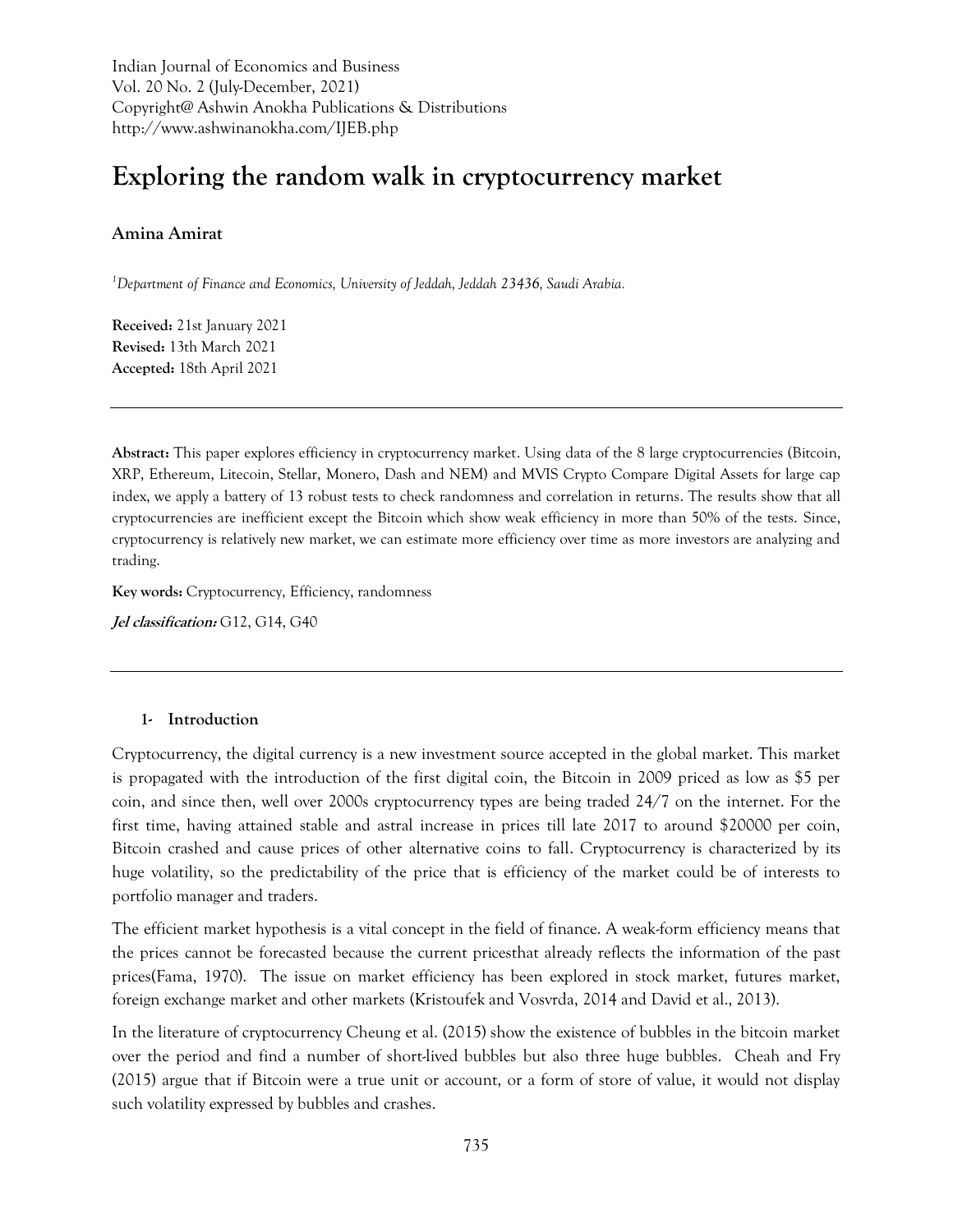Wei (2018) examines the liquidity of 456 different cryptocurrencies and show that return predictability diminishes in cryptocurrencies with high market liquidity. Zhang et al. (2018) adds to the literature by investigating nine forms of cryptocurrencies, i.e., Bitcoin, Ripple, Ethereum, NEM, Stellar, Litecoin, Dash, Monero and Verge, with a battery of efficiency tests and the empirical results indicate that all these cryptocurrencies are inefficient markets. Urquhart (2016) studied the inefficiency of bitcoin through a battery of robust tests, evidence reveals that returns are significantly inefficient over full sample, but after splitting the sample into two subsample periods, he finds that some tests indicate that Bitcoin is efficient in the latter period.

Bouri et al. (2018) studied the predictability of return and volatility in cryptocurrency market and find that volume Granger causes return volatility for only three cryptocurrencies (Litecoin, NEM, and Dash) when the volatility is low. Al-Yahyaee et al. (2018) assess the efficiency of Bitcoin market compared to gold, stock and foreign exchange markets by applying a MF-DFA approach and found that the long-memory feature and multifractality of the Bitcoin market was stronger and Bitcoin was therefore more inefficient than the gold, stock and currency markets.

In this paper we will explore efficiency in cryptocurrency market. Using data of the 8 large cryptocurrencies (Bitcoin, XRP, Ethereum, Litecoin, Stellar, Monero, Dash and NEM) and MVIS Crypto Compare Digital Assets for large cap index. We apply a battery of 13 robust tests to check randomness and correlation in returns for period from January 1, 2015 to January 31, 2019. Our results show that only Bitcoin is more efficient than other currencies.

The remainder of this study is organized as follows. Section 2 describes data, methodology and conducts a preliminary analysis. Section 3 discuss the empirical results. Section 5 provide the concluding remarks.

## **2- Data and Methodology**

Our data consists of daily closing prices of 8 largest cryptocurrencies by market capitalization (Bitcoin, XRP, Ethereum, Litecoin, Stellar, Monero, Dash and NEM) from January 1, 2015 to January 31, 2019, which corresponds to a total of 1492 trading day. All data is extracted from coinmarketcap.com. We select MVIS CryptoCompare Digital Assets 100 Index for large cap as a market portfolio (downloaded from Bloomberg) which is a market cap-weighted index that tracks the performance of the 100 largest digital assets. The index serves as benchmark and universe for the other MVIS CryptoCompare Digital Assets Indices. After that, we calculated the returns  $(R_{i,t})$  as follow:

$$
R_{i,t} = \frac{P_{i,t} - P_{i,t-1}}{P_{i,t-1}}
$$
 (1)

Where *P* denotes the price of a coin *i* at time *t*. Table (1) summarizes descriptive statistics for all the data.

| Name           | Ticker     | Weight<br>(MVIS) | Mean         | Std.<br>Dev. | Kurtosis | <b>Skewness</b> |
|----------------|------------|------------------|--------------|--------------|----------|-----------------|
| <b>Bitcoin</b> | <b>BTC</b> | 59.3%            | 0.00277<br>4 | 0.03980      | 8.040406 | 0.144367        |

**Table 1: Descriptive Statistics (1/1/2015 – 31/1/2019)**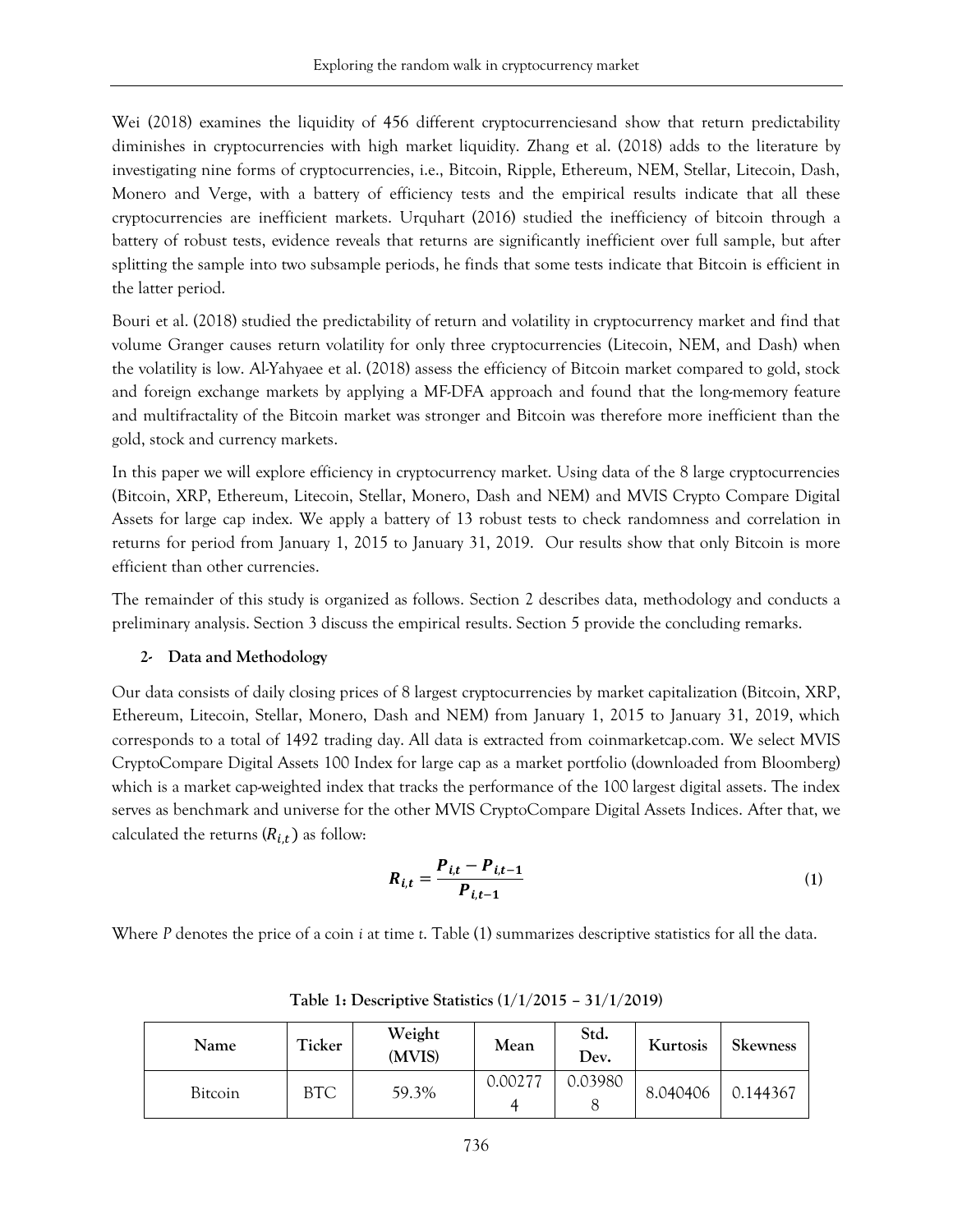| <b>XRP</b>        | <b>XRP</b>  | 12.3%   | 0.00595          | 0.08981 | 136.6741 | 7.915707    |  |
|-------------------|-------------|---------|------------------|---------|----------|-------------|--|
|                   |             |         | 4                | 3       |          |             |  |
| Ethereum          | <b>ETH</b>  | 10.7%   | 0.00570          | 0.07332 | 16.08072 | 0.274503    |  |
|                   |             |         |                  |         |          |             |  |
|                   |             |         | 0.00329          | 0.06016 |          |             |  |
| Litecoin          | <b>LTC</b>  | 1.9%    | 6                |         | 23.89642 | 2.464706    |  |
| Stellar           |             |         | 0.00646          | 0.09346 |          |             |  |
|                   | XLM.        | 1.5%    |                  | 8       | 38.83483 | 4.056954    |  |
|                   | <b>XMR</b>  |         | 0.00576          | 0.07434 |          |             |  |
| Monero            |             | $0.7\%$ | 6                | 5       | 18.99273 | 2.080621    |  |
|                   |             |         | 0.00422          | 0.06237 |          |             |  |
| Dash              | <b>DASH</b> | $0.6\%$ | 8                | 8       | 12.77966 | 1.572171    |  |
| <b>NEM</b>        | <b>XEM</b>  | 0.4%    | 0.00865          | 0.10145 | 71.13234 | 5.106105    |  |
|                   |             |         | $\left( \right)$ |         |          |             |  |
| <b>MVIS</b> large |             | 100%    | 0.00299          | 0.04147 | 7.138886 | $-0.124277$ |  |
|                   |             |         | 2                |         |          |             |  |

From table (1), we can observe the positive performance for the market (mean equal 0.00249) and all currencies. The standard deviation is small for all data which indicates low spread in returns. The market index is also approximately symmetric almost data are skewed to the right. Also, we have very high value of kurtosis which mean that the distribution is leptokurtic. The peaks are very high which means that data are heavy-tailed and profusion of outliers.

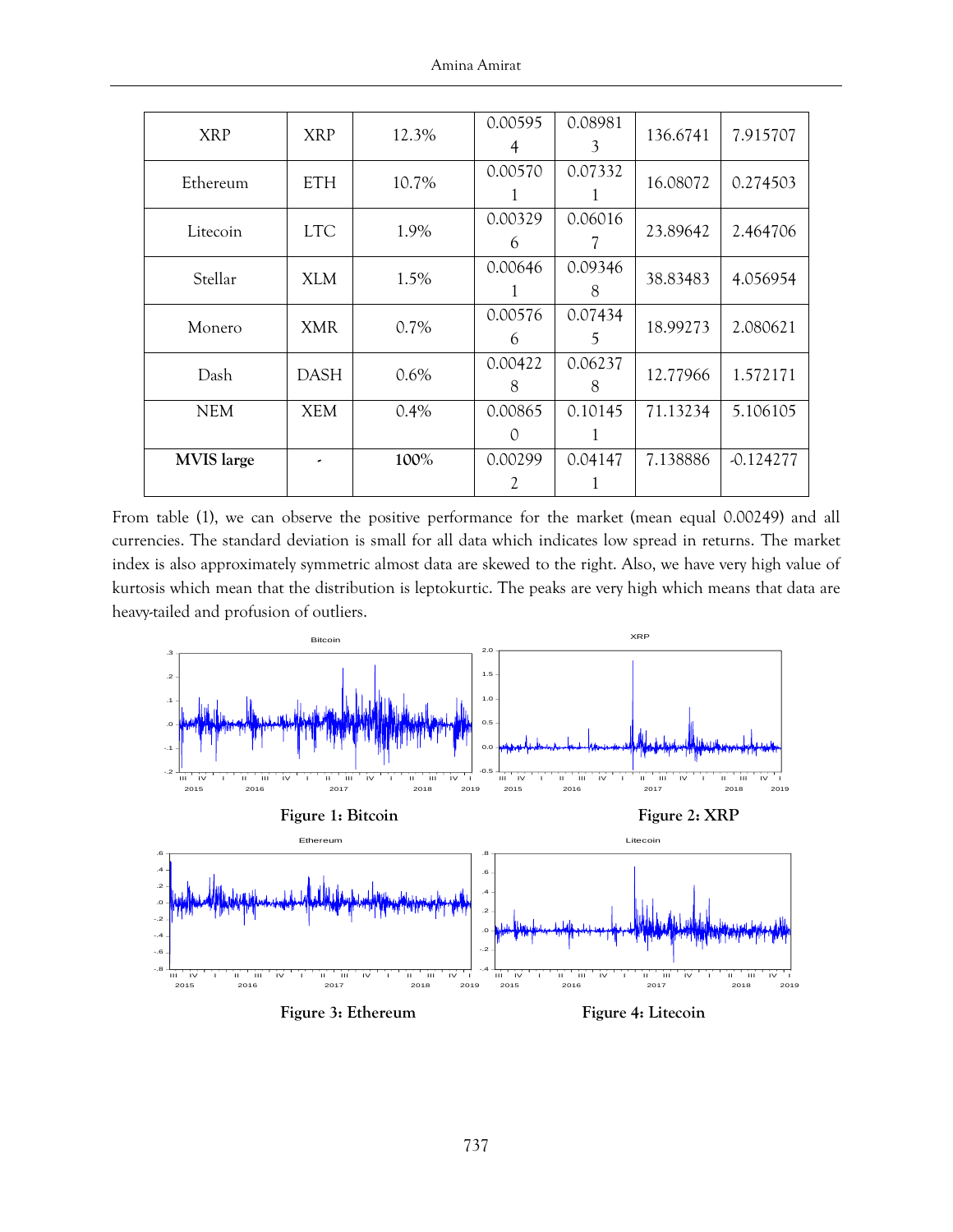

Figures from (1) to (9), represent the returns of all cryptocurrencies and MVIS market and show that returns are relatively stable except the period from end 2016 to mid-2017.

The efficient market hypothesis (EMH) states that markets are efficient and that prices already reflect all known information concerning a security and that prices rapidly adjust to any new information. Information includes not only what is currently known about a currency, but also any future expectations. It seeks to explain the random walk hypothesis by positing that only new information will move prices significantly, and since new information is presently unknown and occurs at random, future movements in prices are also unknown and, thus, move randomly. To test this, we apply a battery oftests for randomness in order to track down all movements in cryptocurrencies. The employed tests are summarized in table (2).

| Test                                | Author               | <b>Null Hypothesis</b>                   |
|-------------------------------------|----------------------|------------------------------------------|
| <b>BDS</b> test                     | Brock et al. 1996    | Series of <i>i.i.d.</i> random variables |
| Portmanteau Test for white<br>noise | Box and Pierce, 1970 | White noise process                      |
| <b>Bartels Test</b>                 | Bartels, 1982        | Randomness is tested against a trend     |

**Table 2: Efficiency tests and hypothesis**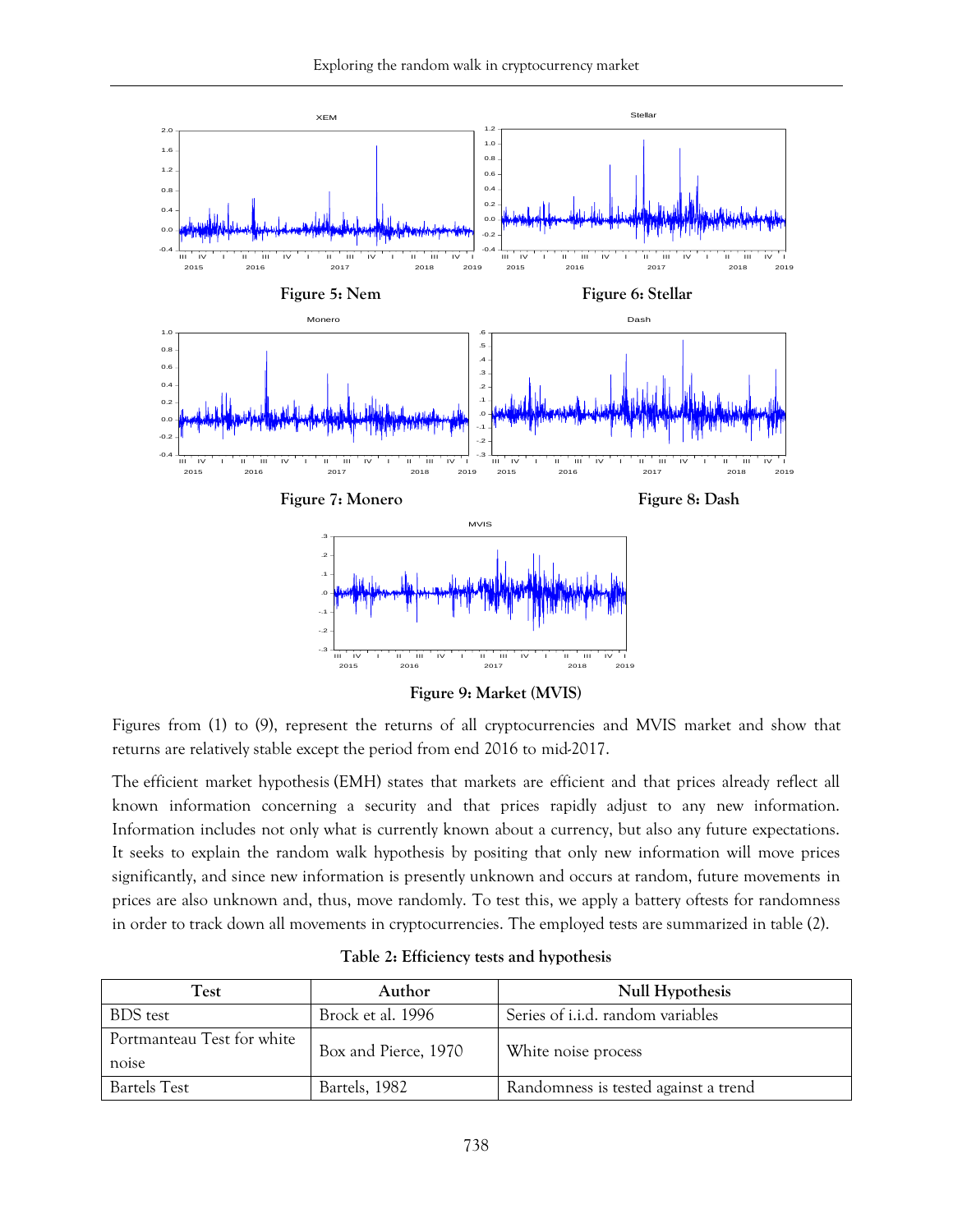| Cox Stuart Test           | Cox and Stuart, 1955   | The probability of a positive slope is the same as<br>the probability of a negative slope, that is, there is |  |  |  |
|---------------------------|------------------------|--------------------------------------------------------------------------------------------------------------|--|--|--|
|                           |                        | no correlation (trend absence)                                                                               |  |  |  |
| Ljung-Box Test            | Ljung and Box, 1978    | The data values are random and independent up                                                                |  |  |  |
|                           |                        | to a certain number of lags                                                                                  |  |  |  |
| Mann-Kendall Rank Test    | Mann 1945, Kendall     | There is no monotonic trend in the series                                                                    |  |  |  |
|                           | 1975, Gilbert 1987     |                                                                                                              |  |  |  |
| Rank Score VR Test        | Wright, 2000           | Random walk                                                                                                  |  |  |  |
| Rank Variance Ratio Test  | Wright, 2000           | Random walk                                                                                                  |  |  |  |
| Runs Test                 | Wald and Wolfwitz,     | Each element in the sequence is independently                                                                |  |  |  |
|                           | 1940                   | drawn from the same distribution.                                                                            |  |  |  |
| Sign Variance Ratio Test  | Wright, 2000           | Random walk                                                                                                  |  |  |  |
| <b>Turning Point Test</b> | Moore and Wallis, 1943 | Randomness against either a positive or negative                                                             |  |  |  |
|                           |                        | serial correlation                                                                                           |  |  |  |
| Variance Ratio Test       | Lo and MacKinlay, 1988 | Martingale                                                                                                   |  |  |  |
| Wild-bootstrapped AVR     | Kim, 2009              | Random walk                                                                                                  |  |  |  |
| test                      |                        |                                                                                                              |  |  |  |

At the end, we use the rescaled Hurst exponent for long memory of cryptocurrency returns. Bariviera et al. state that Hurst exponents stabilize around a value of  $0.5 \pm 0.05$ , indicating a more informational efficient market. Therefore, we assume the market is inefficient if  $H/R > 0.55$  or  $H/R < 0.45$ .

## **3- Results**

Table (3) recap the results of the employed tests with the *p*-values (except for Hurst exponent). The BDS test is significant at 1% level for all cryptocurrencies which means that returns are not iid. According to Portmanteau test, only Bitcoin follow a white noise process.The hypothesis of randomness is rejected for all cryptocurrencies using the tests: Rank score, Rank variance, sign variance and variance ratio. While, we failed to reject the null hypothesis of randomness against trend (upward and downward) for almost cryptocurrencies using the tests: Mann-Kendall rank, run test, turning point, Bartels. According to the results we can deduce that the Bitcoin is the only cryptocurrency that seems to efficient according to seven tests.

|  | Table 3: Efficiency tests' results |  |  |
|--|------------------------------------|--|--|
|--|------------------------------------|--|--|

| <b>Test</b>         | <b>BTC</b>    | <b>XRP</b>              | <b>ETH</b>              | <b>LTC</b>              | <b>XLM</b>              | <b>XMR</b>              | <b>DASH</b>             | <b>XEM</b>             | <b>MVIS</b>             |
|---------------------|---------------|-------------------------|-------------------------|-------------------------|-------------------------|-------------------------|-------------------------|------------------------|-------------------------|
|                     | 0.03          | 0.042                   | 0.029                   | 0.029                   | 0.037                   | 0.016                   | 0.02                    | 0.028                  | 0.032                   |
| <b>BDS</b> test     | ***<br>(0.00) | $(0.00)$ <sup>***</sup> | $(0.00)$ ***            | $(0.00)$ <sup>***</sup> | $(0.00)$ <sup>***</sup> | $(0.00)$ <sup>***</sup> | $(0.00)$ <sup>***</sup> | ***<br>(0.00)          | $(0.00)$ <sup>***</sup> |
| Portmanteau         | 48.913        | 114.309                 | 64.962                  | 61.732                  | 84.709                  | 90.415                  | 67.885                  | 71.113                 | 69.815                  |
| Test for            |               |                         |                         |                         |                         |                         |                         |                        |                         |
| white noise         | (0.15)        | $(0.00)$ <sup>***</sup> | $(0.00)$ <sup>***</sup> | $(0.01)$ <sup>***</sup> | $(0.00)$ <sup>***</sup> | $(0.00)$ <sup>***</sup> | $(0.00)$ <sup>***</sup> | (0.00)                 | (0.00)                  |
|                     | 0.6207        | 0.6517                  | $-0.267$                | 2.4594                  | 2.9564                  | 2.975                   | 1.9426                  | 2.3493                 | 0.1869                  |
| <b>Bartels Test</b> | (0.53)        | (0.51)                  | (0.78)                  | $(0.01)$ <sup>***</sup> | $(0.00)$ <sup>***</sup> | $(0.00)$ <sup>***</sup> | (0.052)                 | $(0.02)$ <sup>**</sup> | (0.85)                  |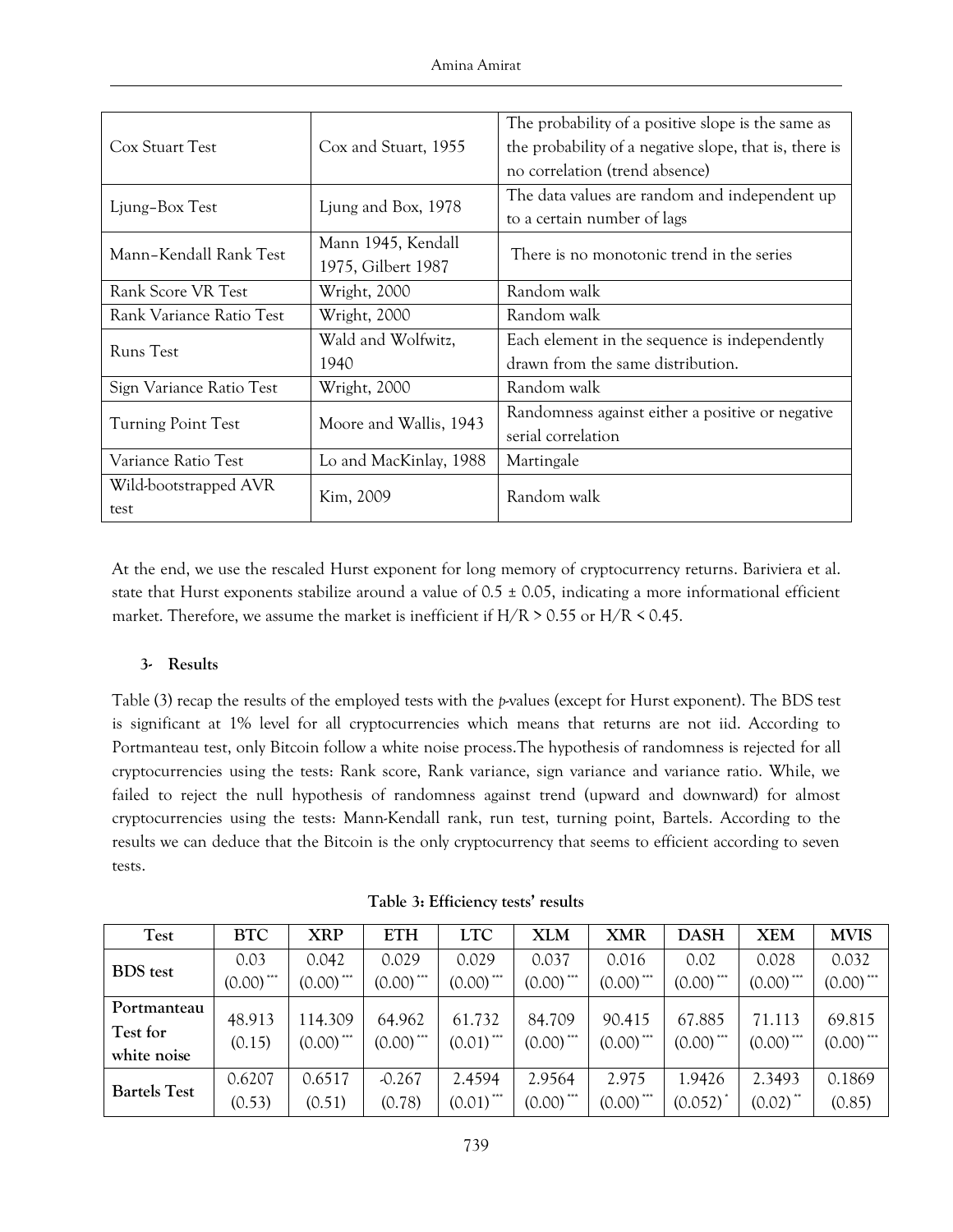Exploring the random walk in cryptocurrency market

| Cox Stuart        | 299                        | 315                        | 299          | 301                                     | 314                                     | 306                                     | 300                        | 294                        | 314                                                                   |
|-------------------|----------------------------|----------------------------|--------------|-----------------------------------------|-----------------------------------------|-----------------------------------------|----------------------------|----------------------------|-----------------------------------------------------------------------|
| <b>Test</b>       | (0.13)                     | (0.81)                     | (0.13)       | (0.17)                                  | (0.75)                                  | (0.34)                                  | (0.15)                     | $(0.057)^*$                | (0.75)                                                                |
| Ljung-Box         | 42.981                     | 111.89                     | 63.292       | 60.333                                  | 83.442                                  | 73.417                                  | 56.900                     | 68.081                     | 67.761                                                                |
| <b>Test</b>       | (0.19)                     | $\left(0.00\right) ^{***}$ | $(0.00)$ *** | $(0.00)$ ***                            | $(0.00)$ ***                            | $\left( 0.00\right) ^{\ast \ast \ast }$ | $(0.02)$ ***               | $\left(0.00\right) ^{***}$ | $(0.00)$ ***                                                          |
| Mann-             | $-1.085$                   | $-0.5973$                  | $-0.874$     | $-1.238$                                | $-0.206$                                | $-0.749$                                | $-1.4058$                  | $-1.916$                   | $-0.482$                                                              |
| Kendall           | (0.28)                     | (0.55)                     | (0.38)       | (0.22)                                  | (0.84)                                  | (0.45)                                  | (0.16)                     | $(0.055)^*$                | (0.63)                                                                |
| <b>Rank Test</b>  |                            |                            |              |                                         |                                         |                                         |                            |                            |                                                                       |
| <b>Rank Score</b> | 17.854                     | 17.152                     | 17.698       | 17.955                                  | 17.606                                  | 18.439                                  | 18.655                     | 17.673                     | 18.415                                                                |
| <b>VR</b> Test    | $(0.00)$ ***               | $(0.00)$ ***               | $(0.00)$ *** | $\left( 0.00\right) ^{\ast \ast \ast }$ | $(0.00)$ ***                            | $\left(0.00\right)^{***}$               | $\left(0.00\right) ^{***}$ | $(0.00)$ ***               | $(0.00)$ ***                                                          |
| Rank              | 16.796                     | 15.892                     | 17.045       | 17.552                                  | 17.665                                  | 17.881                                  | 17.760                     | 17.179                     | 17.416                                                                |
| Variance          | $(0.00)$ ***               | $(0.00)$ ***               | $(0.00)$ *** | $\left(0.00\right) ^{***}$              | $(0.00)$ ***                            | $(0.00)$ ***                            | $(0.00)$ ***               | $(0.00)$ ***               | $(0.00)$ ***                                                          |
| <b>Ratio Test</b> |                            |                            |              |                                         |                                         |                                         |                            |                            |                                                                       |
| <b>Runs Test</b>  | 1.241                      | 1.548                      | 0.808        | 2.421                                   | 1.109                                   | 2.01                                    | 1.255                      | 0.249                      | 0.298                                                                 |
|                   | (0.21)                     | (0.12)                     | (0.42)       | $(0.02)$ **                             | (0.27)                                  | $(0.04)$ **                             | (0.20)                     | (0.80)                     | (0.77)                                                                |
| Sign              | 12.472                     | 11.183                     | 12.136       | 13.145                                  | 13.425                                  | 13.539                                  | 12.472                     | 13.145                     | 13.929                                                                |
| Variance          | $\left(0.00\right) ^{***}$ | $(0.00)$ ***               | $(0.00)$ *** | $\left(0.00\right)^{***}$               | $\left(0.00\right)^{***}$               | $\left(0.00\right)^{***}$               | $\left(0.00\right)^{***}$  | $\left(0.00\right)^{***}$  | $(0.00)$ ***                                                          |
| <b>Ratio Test</b> |                            |                            |              |                                         |                                         |                                         |                            |                            |                                                                       |
| Turning           | 0.6649                     | $-0.8644$                  | 0.2659       | 1.5546                                  | 1.7954                                  | 1.9948                                  | 0.6649                     | 1.4629                     | 2.3938                                                                |
| Point Test        | (0.51)                     | (0.39)                     | (0.79)       | (0.12)                                  | $(0.07)^*$                              | $(0.046)$ **                            | (0.51)                     | (0.14)                     | $(0.016)$ <sup>**</sup>                                               |
| Variance          | 10.35                      | 2.757                      | 9.973        | 6.944                                   | 6.36                                    | 8.618                                   | 8.739                      | 3.549                      | 8.759                                                                 |
| <b>Ratio Test</b> | $\left(0.00\right) ^{***}$ | $(0.02)$ **                | $(0.00)$ *** | $\left( 0.00\right) ^{\ast \ast \ast }$ | $\left( 0.00\right) ^{\ast \ast \ast }$ | $\left( 0.00\right) ^{\ast \ast \ast }$ | $\left(0.00\right)^{***}$  | $\left(0.00\right)^{***}$  | $\left(0.00\right)$ $\hspace{0.1cm}\raisebox{0.5ex}{\scriptsize{*}}}$ |
| Wild-             | 0.1632                     | $-0.376$                   | 2.910        | 0.659                                   | 4.480                                   | $-0.108$                                | $-1.373$                   | $-1.666$                   | $-0.948$                                                              |
| bootstrapped      | (0.76)                     | (0.78)                     | $(0.00)$ *** | (0.45)                                  | $\left(0.00\right)^{***}$               | (0.77)                                  | (0.14)                     | (0.19)                     | (0.368)                                                               |
| <b>AVR</b>        |                            |                            |              |                                         |                                         |                                         |                            |                            |                                                                       |
| Hurst             |                            |                            |              |                                         |                                         |                                         |                            |                            |                                                                       |
| exponent          | 0.593                      | 0.614                      | 0.602        | 0.612                                   | 0.609                                   | 0.593                                   | 0.611                      | 0.598                      | 0.600                                                                 |
| (R/S Hurst)       |                            |                            |              |                                         |                                         |                                         |                            |                            |                                                                       |

**( \*\*\*) indicates significance at level 1%, (\*\*) indicates significance at level 5% and (\* ) indicates significance at level 10%**

According to Hurst exponent, all values are more than 0.55 suggesting strong evidence for rejection of random walk. Therefore, this test indicates significant inefficiency in all cryptocurrencies. Which is coherent with the findings of Urquhart (2016).

Table (4) summarize the results of efficiency tests and show the bitcoin shows inefficiency in only 6 tests out of 13 which represents 46%. So, we can conclude that Bitcoin is efficient which is coherent with the works of Nadarajah and Chu (2017), Bariviera (2017). This is also in line with the conclusion of Urquhart (2016) that cryptocurrencies of higher liquidity show better efficiency than lower liquidity.

**Table 4: Summary of efficiency results** 

|                             | <b>YRD</b> | <b>FTH</b> | LTC   XLM | XMR I | <b>DASH</b> | $\overline{\phantom{a}}$ XEM | <b>MVIS</b> |
|-----------------------------|------------|------------|-----------|-------|-------------|------------------------------|-------------|
| Number of inefficiencies at |            |            |           |       |             |                              |             |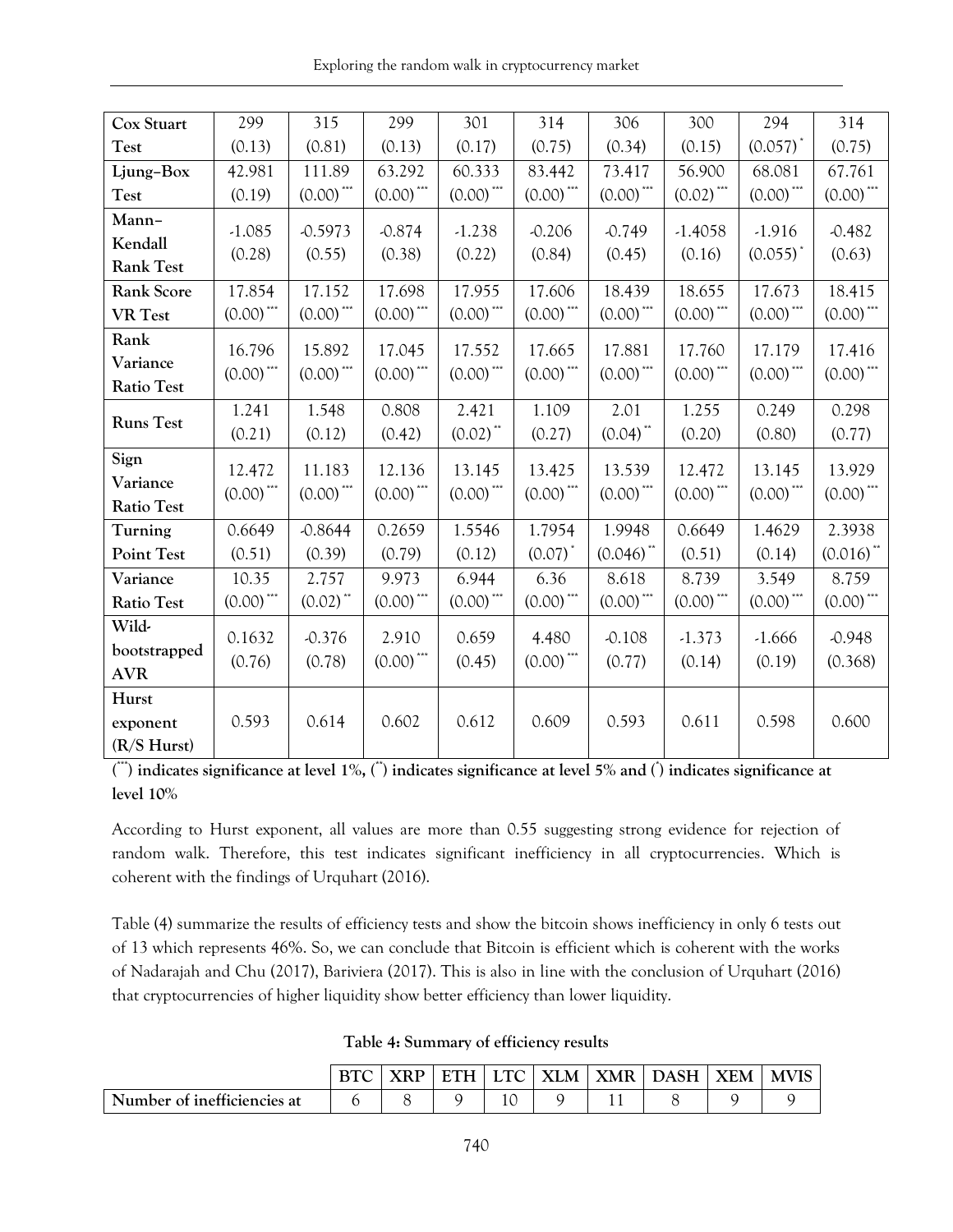| 5%                                     |     |     |     |     |     |     |     |     |     |
|----------------------------------------|-----|-----|-----|-----|-----|-----|-----|-----|-----|
| Percentage of inefficiency at<br>$5\%$ | 46% | 62% | 70% | 77% | 70% | 85% | 62% | 70% | 70% |

#### **4- Conclusion**

Cryptocurrency market has received a particular attention since its creation. Thus understanding, the stylized facts of digital moneyis crucial for investors, portfolio managers and academicians alike.

This paper contributes to the literature by exploring the weak form of efficiency cryptocurrencies market. We used a battery of 13 robust tests to detect a random walk using a sample of 8 cryptocurrencies from the MVIS large cap digital index from 1/1/2015 to 31/1/2019. The results show evidence of non-randomness for all cryptocurrencies except for Bitcoin. For this later, more than 50% of test confirm the weak form of efficiency.

The absence of random walk is evidence of inefficiency in cryptocurrency market which can be explored in further works to find evidence of some behaviors that can beprevailing in this market.

#### **References**

- **[1]** Al-Yahyaee, K., H., Mensi, W., Yoon, S., 2018. Efficiency, multifractality, and the long-memory property of the Bitcoin market: A comparative analysis with stock, currency, and gold markets. Finance Res. Lett. 27, 228–243.
- **[2]** Bariviera, A.F., 2017. The inefficiency of Bitcoin revisited: a dynamic approach. Econ. Lett. 161, 1–4.
- **[3]** Bartels, R. (1982). The Rank Version of von Neumann's Ratio Test for Randomness, Journal of the American Statistical Association, 77(377), 40–46.
- **[4]** Bouri, E., Chi Keung Marco Lau, C.K.M., Lucey, B., Roubaud, D., 2018. Trading volume and the predictability of return and volatility in the cryptocurrency market. Finance Res. Lett. In press.
- **[5]** Box, G. E. P., Pierce, D. A., 1970. Distribution of Residual Autocorrelations in Autoregressive-Integrated Moving Average Time Series Models. [Journal of the American Statistical Association.](https://en.wikipedia.org/wiki/Journal_of_the_American_Statistical_Association) 65 (332): 1509–1526.
- **[6]** Brock, W.A., Dechert, W.D., Schieinkman, J.A., LeBaron, B., 1996. A test for independencebased on the correlation dimension. Econom. Rev. 15, 197–235.
- **[7]** Cheung, A., Roca, E., Su, J-J., 2015. Crypto-currency bubbles: an application of the Phillips-Shi-Yu (2013) methodology on Mt. Gox Bitcoin prices. Appl. Econ. 47 (23), 2348–2358.
- **[8]** Cox, D.R., Stuart, A. (1955). Some quick sign tests for trend in location and dispersion. Biometrica, 42:80– 95
- **[9]** David, G., Oosterlinck, K., Szafarz, A., 2013. Art market inefficiency. Econom. Lett. 121 (1), 23–25.
- **[10]**Fama, E.F., 1970. Efficient capital markets: A review of theory and empirical work. J. Finance 25 (2), 383– 417.
- **[11]**Gilbert, R.O., 1987. Statistical methods for environmental pollution monitoring. Wiley. New York.
- **[12]**Kendall, M.G., 1975. Rank correlation methods. Charles Griffin, London.
- **[13]**Kim, J.H., 2009. Automatic variance ratio test under conditional heteroskedasticity. Finance Res. Lett. 3, 179–185.